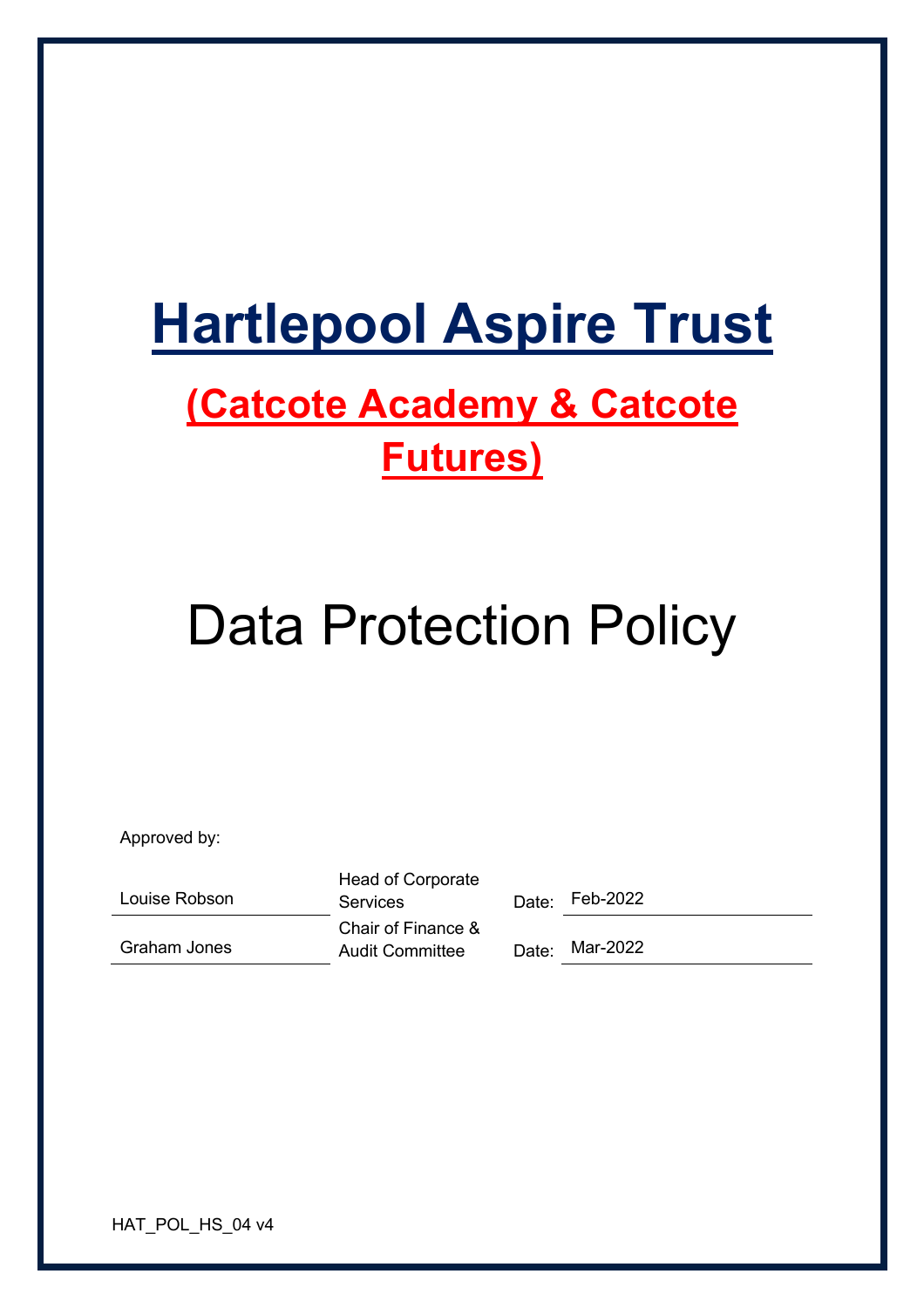# **Contents:**

Statement of intent

- 1. Legal framework
- 2. Applicable data
- 3. Accountability
- 4. Data protection officer (DPO)
- 5. Lawful processing
- 6. Consent
- 7. The right to be informed
- 8. The right of access
- 9. The right to rectification
- 10. The right to erasure
- 11. The right to restrict processing
- 12. The right to data portability
- 13. The right to object
- 14. Automated decision making and profiling
- 15. Data protection by design and default
- 16. Data Protection Impact Assessments (DPIAs)
- 17. Data breaches
- 18. Data security
- 19. Safeguarding
- 20. Publication of information
- 21. CCTV and photography
- 22. Data retention
- 23. DBS data
- 24. Monitoring and review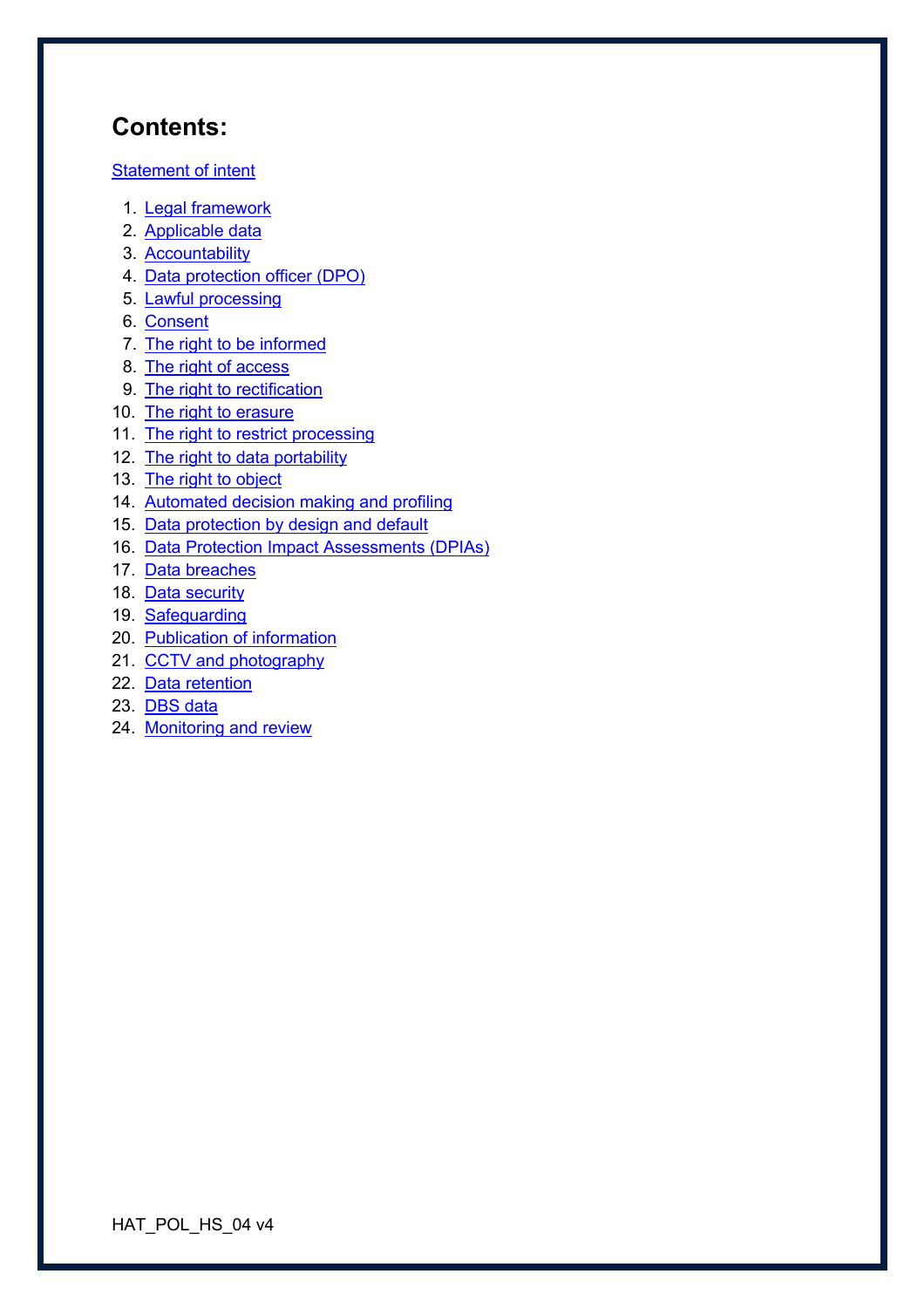#### **Statement of intent**

Hartlepool Aspire Trust is required to keep and process certain information about its staff members, students, their families, volunteers and external contractors in accordance with its legal obligations under data protection legislation.

The trust may, from time to time, be required to share personal information about its staff or students with other organisations, mainly the LA, DfE, other schools and educational bodies, and potentially children's services.

This policy is in place to ensure all staff and governors are aware of their responsibilities and outlines how the trust complies with the following core principles of the UK GDPR.

Organisational methods for keeping data secure are imperative, and the trust believes that it is good practice to keep clear practical policies, backed up by written procedures.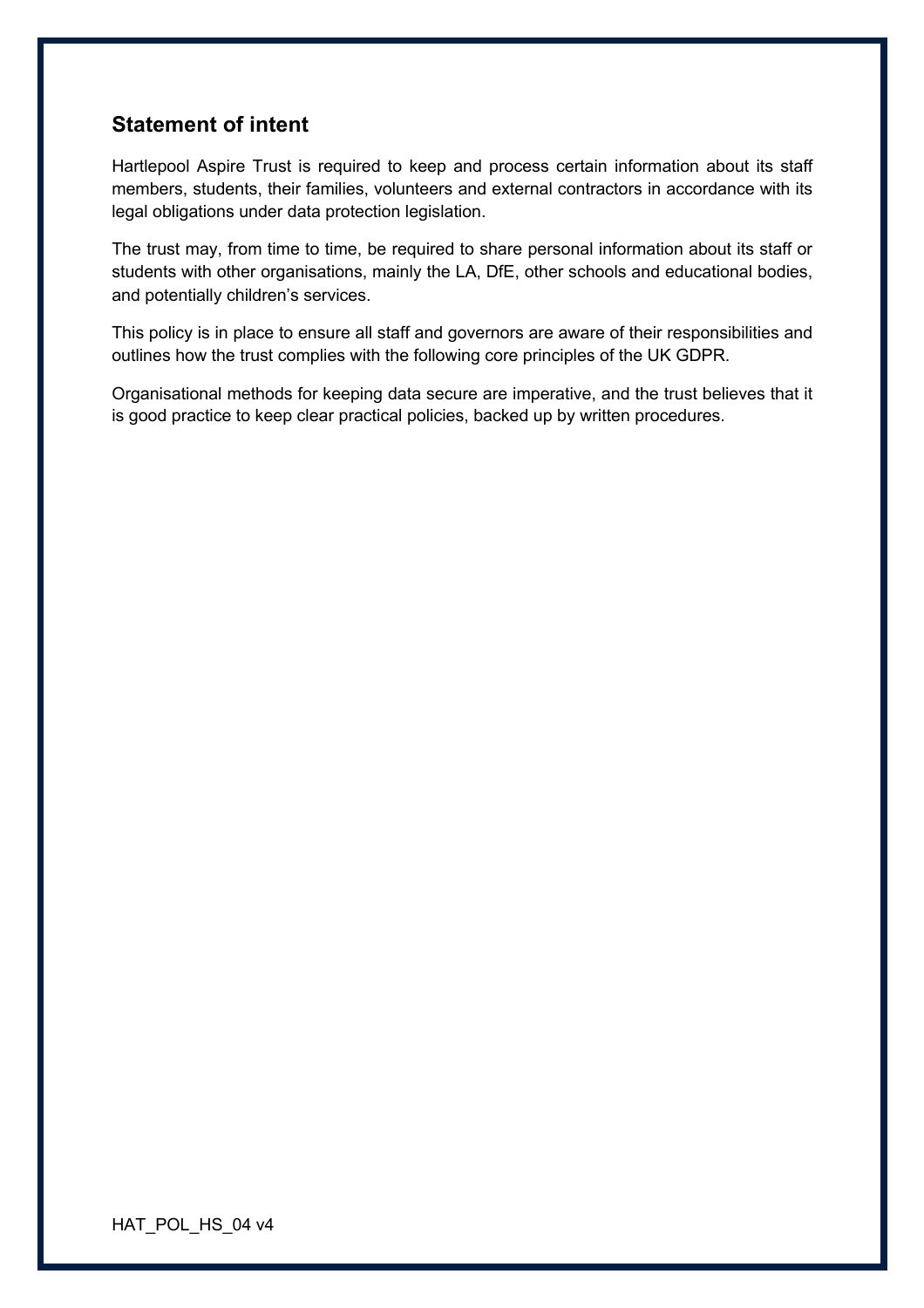#### **1. Legal framework**

This policy has due regard to all relevant legislation and statutory guidance including, but not limited to, the following:

- The UK General Data Protection Regulation (UK GDPR)
- Freedom of Information Act 2000
- The Education (Student Information) (England) Regulations 2005 (as amended in 2018)
- The Freedom of Information and Data Protection (Appropriate Limit and Fees) Regulations 2004
- School Standards and Framework Act 1998
- Data Protection Act 2018
- Protection of Freedoms Act

This policy also has regard to the following guidance:

- ICO (2021) 'Guide to the UK General Data Protection Regulation (UK GDPR)'
- DfE (2018) 'Data protection: a toolkit for schools'
- ICO (2012) 'IT asset disposal for organisations'

This policy operates in conjunction with the following trust policies:

- Subject Access Request Procedures
- Freedom of Information Policy
- Surveillance and CCTV Policy
- Child / Vulnerable Adult Protection and Safeguarding Policy

#### **2. Applicable data**

For the purpose of this policy, 'personal data' refers to information that relates to an identifiable, living individual, including information such as an online identifier, e.g. an IP address. The UK GDPR applies to both automated personal data and to manual filing systems, where personal data is accessible according to specific criteria, as well as to chronologically ordered data and pseudonymised data, e.g. key-coded.

'Sensitive personal data' is referred to in the UK GDPR as 'special categories of personal data', and is defined as:

- Genetic data.
- Biometric data.
- Data concerning health.
- Data concerning a person's sex life.
- Data concerning a person's sexual orientation.
- Personal data which reveals:
	- Racial or ethnic origin.
		- Political opinions.
		- Religious or philosophical beliefs.
		- Trade union membership.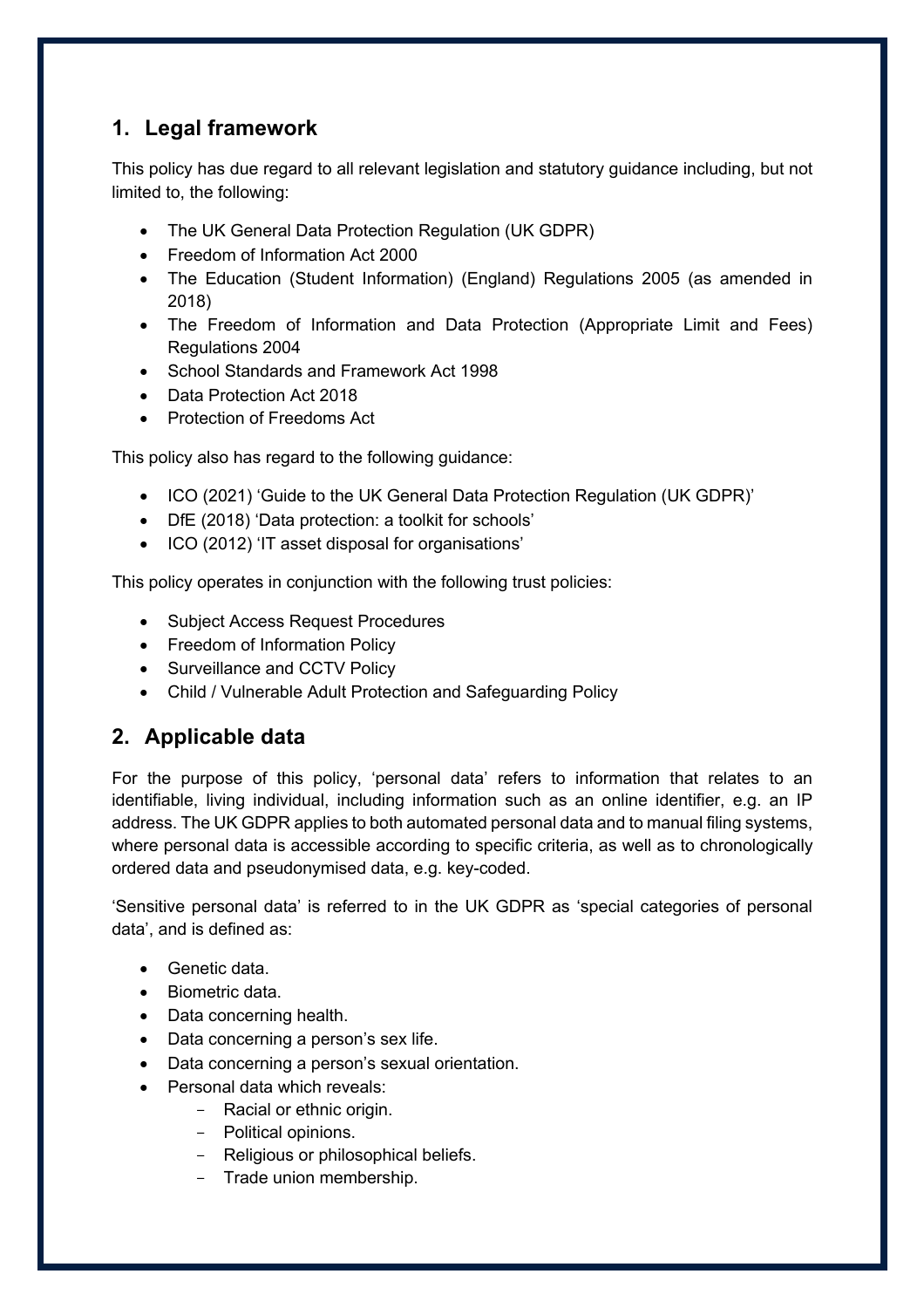- Principles.

'Sensitive personal data' does not include data about criminal allegations, proceedings or convictions. In the case of criminal offence data, schools are only able to process this if it is either:

- Under the control of official authority; or
- Authorised by domestic law.

The latter point can only be used if the conditions of the reason for storing and requiring the data fall into one of the conditions below:

• The processing is necessary for the purposes of performing or exercising obligations or rights which are imposed or conferred by law on the controller of the data subject in connection with employment, social security, social protection, health or social care purposes, public health, and research.

In accordance with the requirements outlined in the UK GDPR, personal data will be:

- Processed lawfully, fairly and in a transparent manner in relation to individuals.
- Collected for specified, explicit and legitimate purposes and not further processed in a manner that is incompatible with those purposes; further processing for archiving purposes in the public interest, scientific or historical research purposes or statistical purposes shall not be considered to be incompatible with the initial purposes.
- Adequate, relevant and limited to what is necessary in relation to the purposes for which they are processed.
- Accurate and, where necessary, kept up-to-date; every reasonable step must be taken to ensure that personal data that are inaccurate, having regard to the purposes for which they are processed, are erased or rectified without delay.
- Kept in a form which permits identification of data subjects for no longer than is necessary for the purposes for which the personal data are processed; personal data may be stored for longer periods, insofar as the personal data will be processed solely for archiving purposes in the public interest, scientific or historical research purposes or statistical purposes, subject to implementation of the appropriate technical and organisational measures required by the UK GDPR in order to safeguard the rights and freedoms of individuals.
- Processed in a manner that ensures appropriate security of the personal data, including protection against unauthorised or unlawful processing and against accidental loss, destruction or damage, using appropriate technical or organisational measures.

The UK GDPR also requires that "the controller shall be responsible for, and able to demonstrate, compliance with" the above principles.

# **3. Accountability**

The trust will implement appropriate technical and organisational measures to demonstrate that data is processed in line with the principles set out in the UK GDPR, and will provide comprehensive, clear and transparent privacy policies.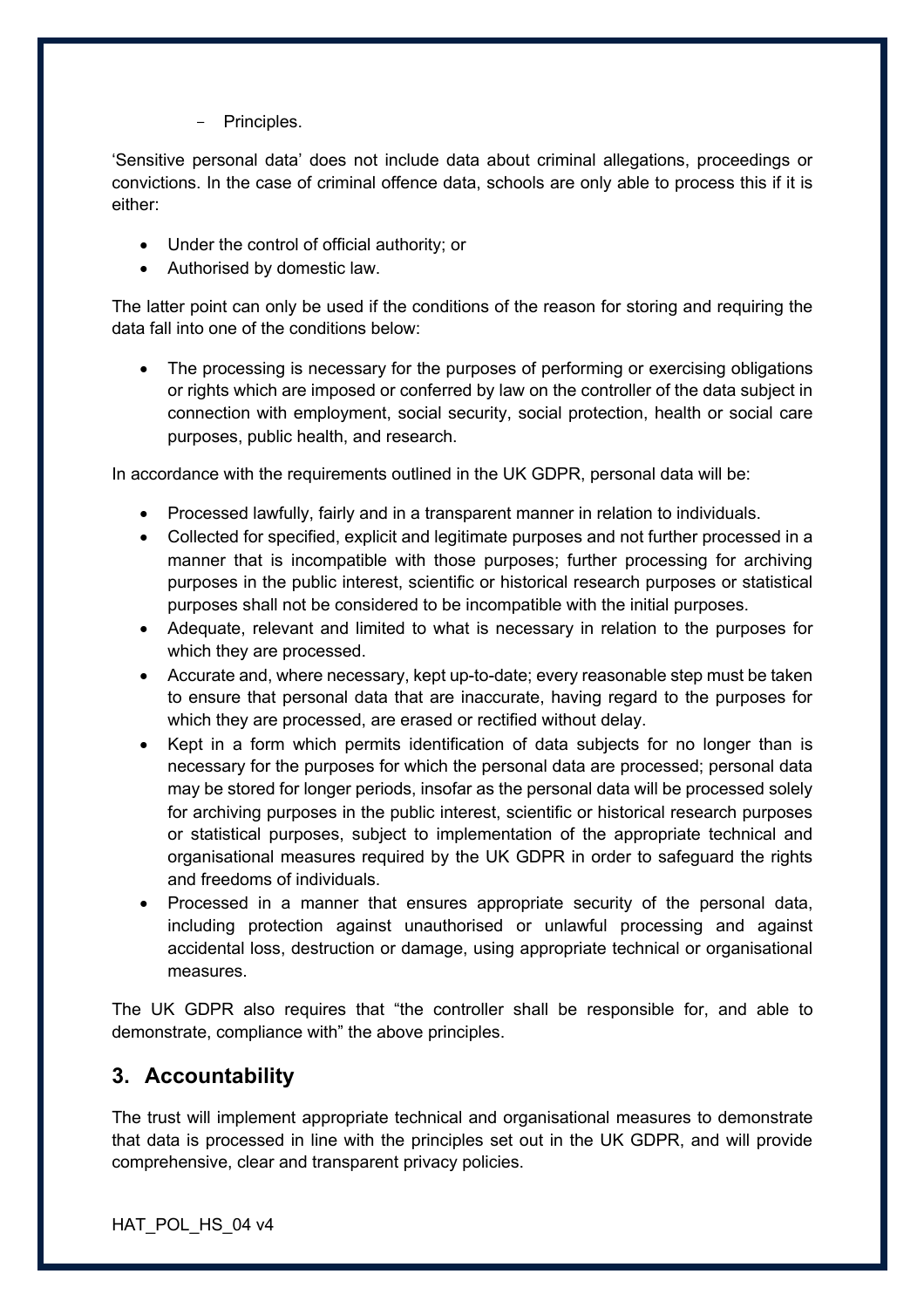The trust will be able to demonstrate how data is processed as a whole across the MAT including its subsidiaries, and will ensure each individual school/college within the trust is adhering to the same procedure and that this is being implemented and enforced in line with the wider trust policies.

Records of activities relating to higher risk processing will be maintained, such as the processing of activities that:

- Are not occasional.
- Could result in a risk to the rights and freedoms of individuals.
- Involve the processing of special categories of data or criminal conviction and offence data.

Internal records of processing activities will include the following:

- Name and details of the organisation
- Purpose(s) of the processing
- Description of the categories of individuals and personal data
- Retention schedules
- Categories of recipients of personal data
- Description of technical and organisational security measures
- Details of transfers to third countries, including documentation of the transfer mechanism safeguards in place

The trust will also document other aspects of compliance with the UK GDPR and Data Protection Act where this is deemed appropriate in certain circumstances by the DPO, including the following:

- Information required for privacy notices, e.g. the lawful basis for the processing
- Records of consent
- Controller-processor contracts
- The location of personal data
- Data Protection Impact Assessment (DPIA) reports
- Records of personal data breaches

The trust will implement measures that meet the principles of data protection by design and data protection by default, such as:

- Minimising the processing of personal data.
- Pseudonymising personal data as soon as possible.
- Ensuring transparency in respect of the functions and processing of personal data.
- Allowing individuals to monitor processing.
- Continuously creating and improving security features.

DPIAs will be used to identify and reduce data protection risks, where appropriate.

#### **4. Data protection officer (DPO)**

Trusts are required to appoint a DPO who will be the central point of contact for all data subjects and others in relation to matters of data protection.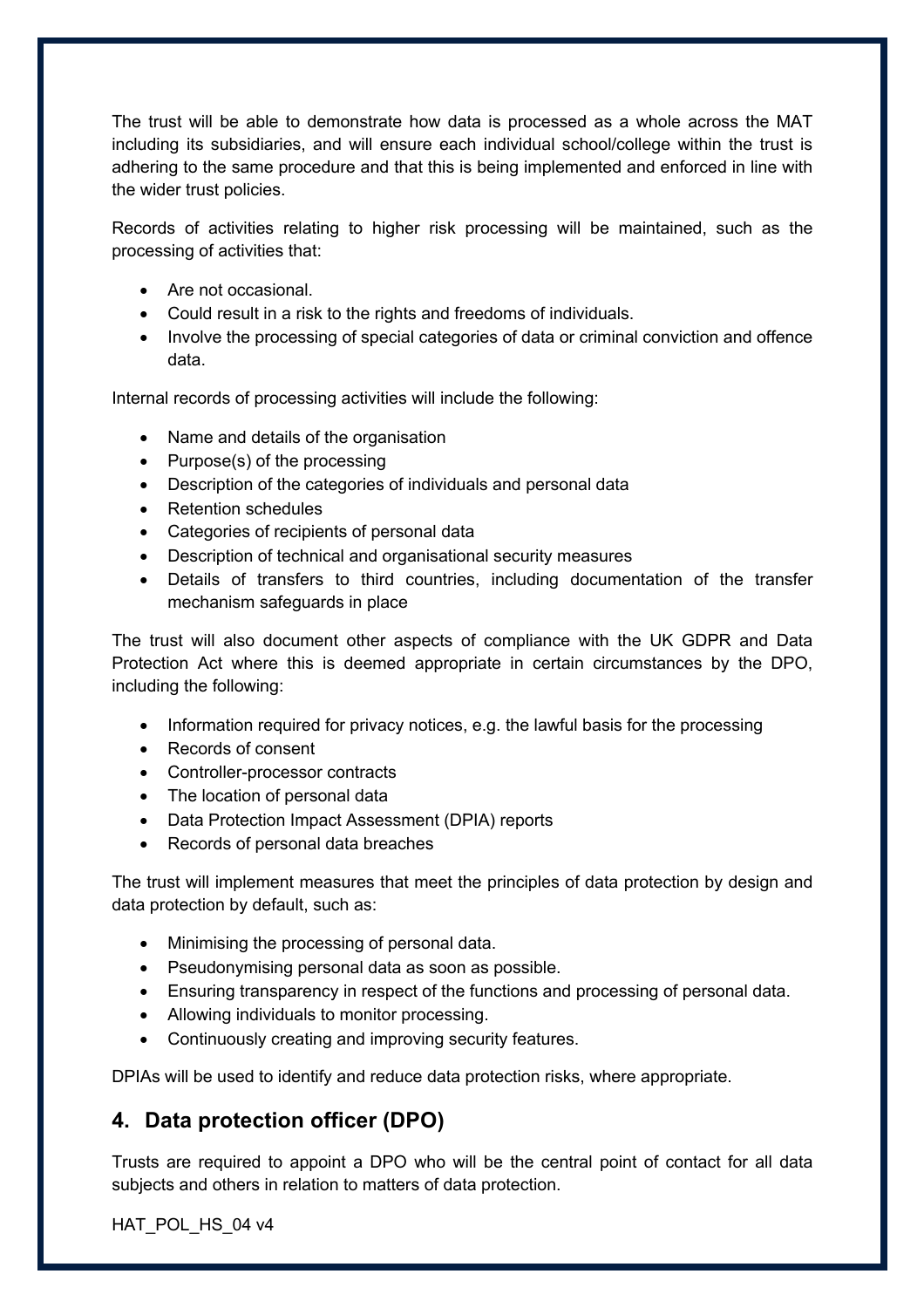A DPO will be appointed in order to:

- Inform and advise the trust and its employees about their obligations to comply with the UK GDPR and other data protection laws.
- Monitor the trust's compliance with the UK GDPR and other laws, including managing internal data protection activities, advising on DPIAs, conducting internal audits, and providing the required training to staff members.
- Cooperate with the ICO and act as the first point of contact for the ICO and for individuals whose data is being processed.

The DPO is responsible for:

- Coordinating a proactive and preventative approach to data protection.
- Calculating and evaluating the risks associated with the trust's data processing.
- Having regard to the nature, scope, context, and purposes of all data processing.
- Prioritising and focussing on more risky activities, e.g. where special category data is being processed.
- Promoting a culture of privacy awareness throughout the trust community.
- Carrying out ad hoc reviews of data practices to ensure staff understand and are acting in accordance with relevant data protection laws.

The individual appointed as DPO will have professional experience and be highly knowledgeable about data protection law, particularly that in relation to schools. An existing employee will be appointed to the role of DPO provided that their duties are compatible with the duties of the DPO and do not lead to a conflict of interests.

The DPO will operate independently and will not be dismissed or penalised for performing their duties. Sufficient resources and appropriate access will be provided to the DPO to enable them to meet their UK GDPR obligations.

The DPO will report to the highest level of management at the trust, which is the Trust Board.

Staff will ensure that they involve the DPO in all data protection matters closely and in a timely manner.

# **5. Lawful processing**

The legal basis for processing data will be identified and documented prior to data being processed. Under the UK GDPR, data will be lawfully processed under the following conditions:

- The consent of the data subject has been obtained
- Processing is necessary for a contract held with the individual, or because they have asked the trust to take specific steps before entering into a contract
- Processing is necessary for compliance with a legal obligation (not including contractual obligations)
- Processing is necessary for the performance of a task carried out in the public interest or in the exercise of official authority vested in the controller
- Processing is necessary for protecting vital interests of a data subject or another person, i.e. to protect someone's life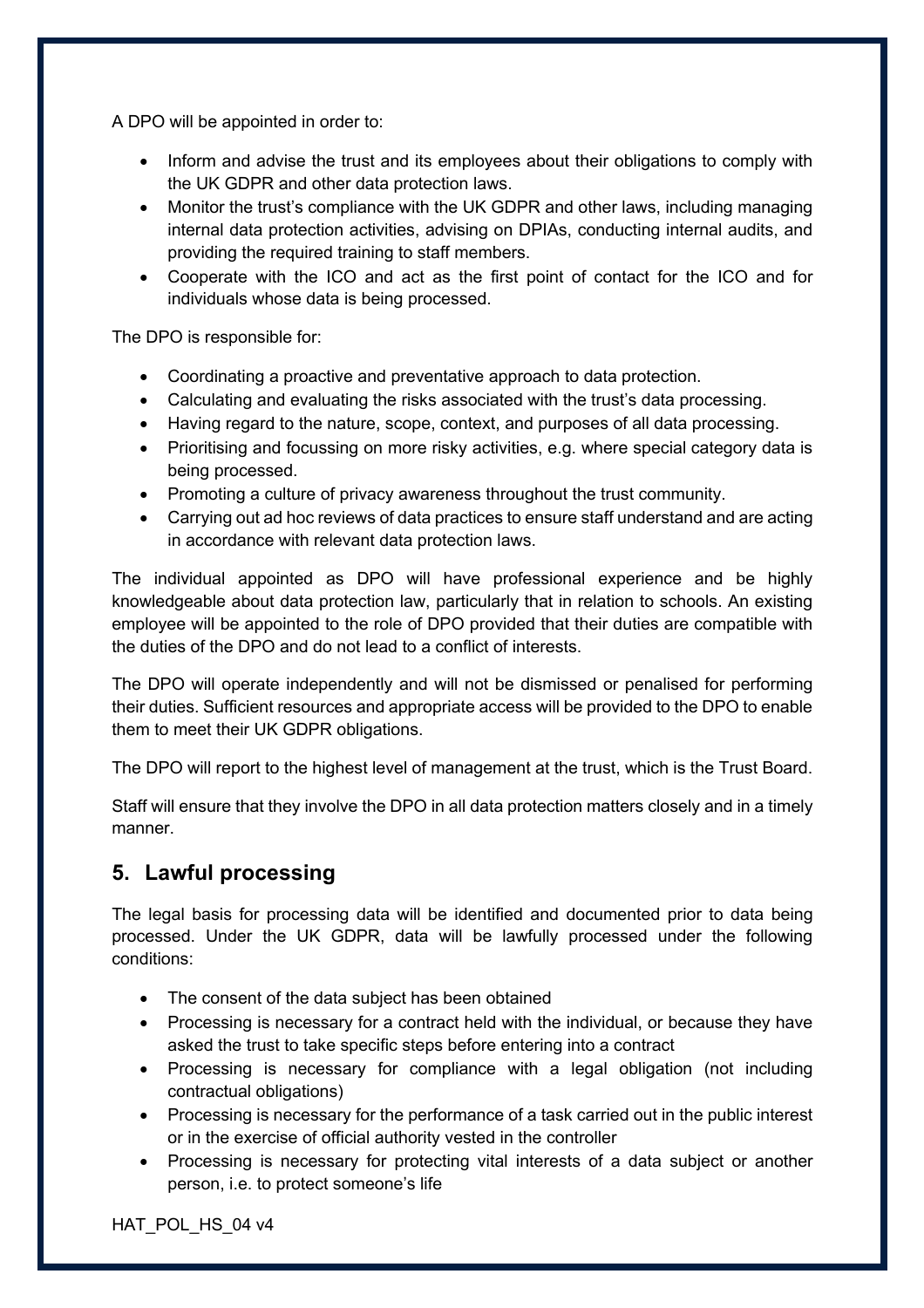• Processing is necessary for the purposes of legitimate interests pursued by the controller or a third party, except where such interests are overridden by the interests, rights or freedoms of the data subject – this condition is not available to processing undertaken by the trust in the performance of its tasks

The trust will only process personal data without consent where any of the above purposes cannot reasonably be achieved by other, less intrusive means or by processing less data.

Sensitive data will only be processed under the following conditions:

- Explicit consent of the data subject
- Processing carried out by a not-for-profit body with a political, philosophical, religious or trade union aim provided the processing relates only to members or former members (or those who have regular contact with it in connection with those purposes) and provided there is no disclosure to a third party without consent
- Processing relates to personal data manifestly made public by the data subject
- Processing is necessary for:
	- Carrying out obligations under employment, social security or social protection law, or a collective agreement
	- Protecting the vital interests of a data subject or another individual where the data subject is physically or legally incapable of giving consent
	- The establishment, exercise or defence of legal claims or where courts are acting in their judicial capacity
	- Reasons of substantial public interest with a basis in law which is proportionate to the aim pursued and which contains appropriate safeguards
	- The purposes of preventative or occupational medicine, for assessing the working capacity of the employee, medical diagnosis, the provision of health or social care or treatment or management of health or social care systems and services with a basis in law
	- Reasons of public interest in the area of public health, such as protecting against serious cross-border threats to health or ensuring high standards of healthcare and of medicinal products or medical devices
	- Archiving purposes in the public interest, or scientific and historical research purposes or statistical purposes in accordance with a basis in law
- When none of the above apply, consent will be obtained by the data subject to the processing of their special category personal data.

For personal data to be processed fairly, data subjects must be made aware:

- That the personal data is being processed.
- Why the personal data is being processed.
- What the lawful basis is for that processing.
- Whether the personal data will be shared, and if so, with whom.
- The existence of the data subject's rights in relation to the processing of that personal data.
- The right of the data subject to raise a complaint with the ICO in relation to any processing.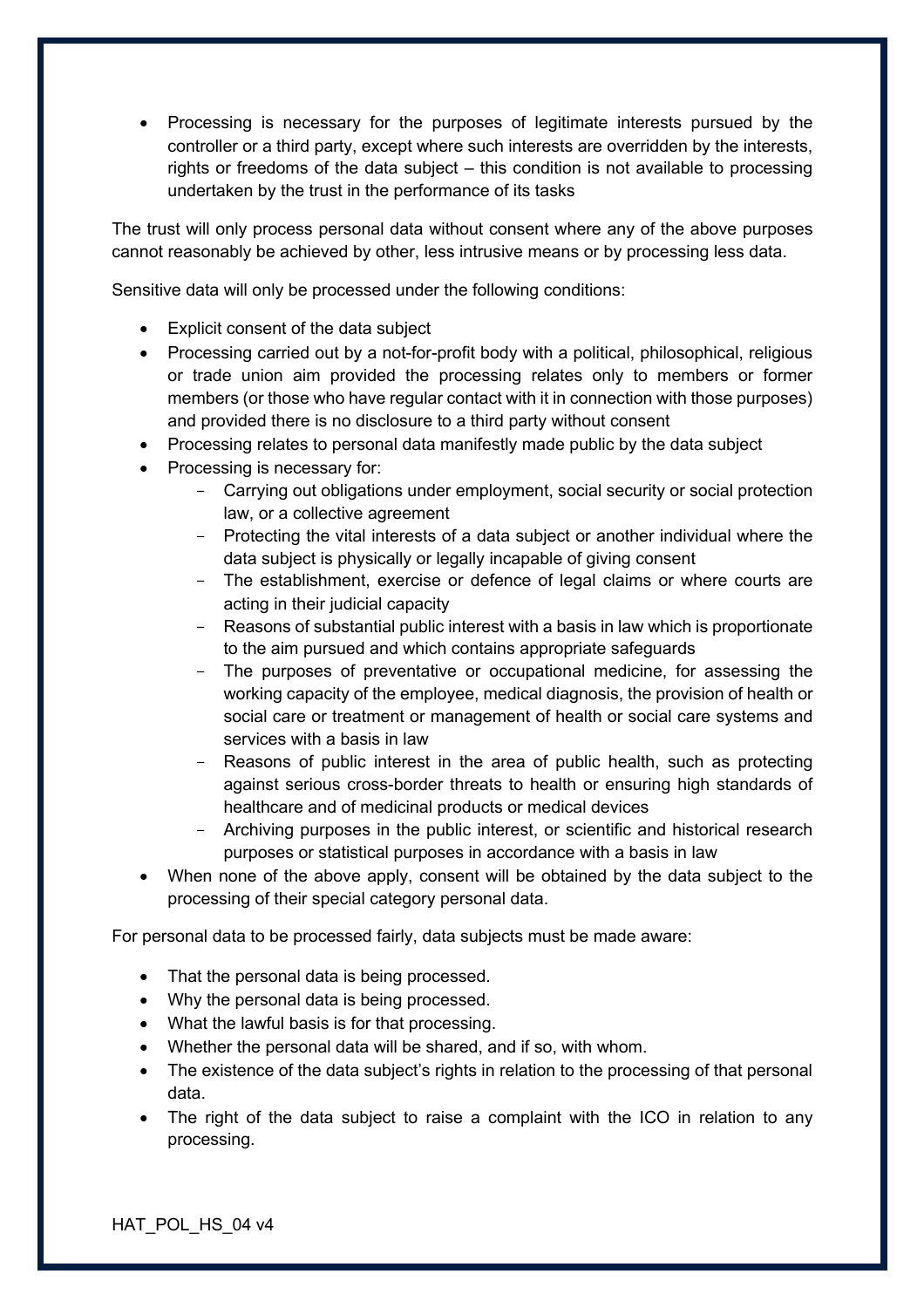The trust has privacy notices for the following groups, which outline the information above that is specific to them:

- **Prospective employees**
- **Students and their families**
- **Trust workforce**
- **Third parties**
- **Trustees and governors**
- **Volunteers**

There may be circumstances where it is considered necessary to process personal data or special category personal data in order to protect the vital interests of a data subject. This may include medical emergencies where it is not possible for the data subject to give consent to the processing. In such circumstances, the DPO will be consulted and a decision made only after seeking further clarification.

Where the trust relies on:

- 'Performance of contract' to process a child's data, the trust considers the child's competence to understand what they are agreeing to, and to enter into a contract.
- 'Legitimate interests' to process a child's data, the trust takes responsibility for identifying the risks and consequences of the processing, and puts age-appropriate safeguards in place.
- Consent to process a child's data, the trust ensures that the requirements outlined in section 6 are met, and the trust does not exploit any imbalance of power in the relationship between the trust and the child.

#### **6. Consent**

Consent must be a positive indication expressly confirmed in words. It cannot be inferred from silence, inactivity, a positive action without words or pre-ticked boxes. Consent will only be accepted where it is freely given, specific, informed and an unambiguous indication of the individual's wishes. Consent can be withdrawn by the individual at any time.

Where consent is given, a record will be kept documenting how and when consent was given, and what the data subject was told.

The trust ensures that consent mechanisms meet the standards of the UK GDPR. Where the standard of consent cannot be met, an alternative legal basis for processing the data must be found, or the processing must cease. Consent accepted under the DPA will be reviewed to ensure it meets the standards of the UK GDPR; however, acceptable consent obtained under the DPA will not be reobtained.

When students and staff join the trust, the staff member or student (or, where appropriate, student's parent) will be required to complete a consent form for personal data use. This consent form deals with the taking and use of photographs and videos, amongst other things. Where appropriate, third parties may also be required to compete a consent form.

Where the trust opts to provide an online service directly to a child, the child is aged 13 or over, they are deemed to have appropriate capacity and the consent meets the requirements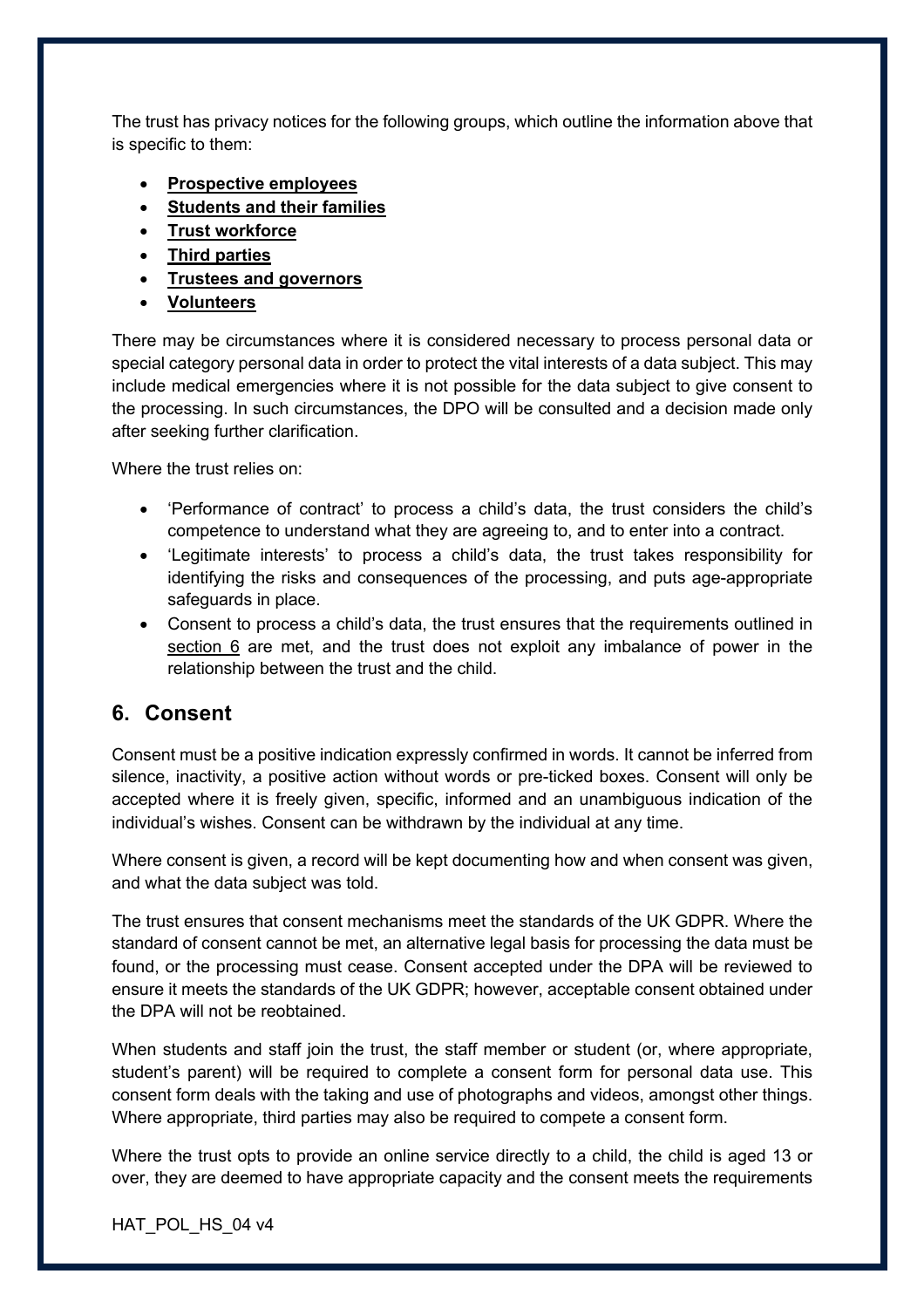outlined above, the trust obtains consent directly from that child; otherwise, consent is obtained from whoever holds parental responsibility for the child, except where the processing is related to preventative or counselling services offered directly to children. In all other instances with regards to obtaining consent, an appropriate age of consent is considered by the trust on a case-by-case basis, taking into account the requirements outlined above.

# **7. The right to be informed**

Adults and children have the same right to be informed about how the trust uses their data. The privacy notices supplied to individuals, including children, in regard to the processing of their personal data will be written in clear, plain, age-appropriate language which is concise, transparent, easily accessible and free of charge.

In relation to data obtained both directly from the data subject and not obtained directly from the data subject, the following information will be supplied within the privacy notice:

- The identity and contact details of the controller, the controller's representative, where applicable, and the DPO
- The purpose of, and the lawful basis for, processing the data
- The legitimate interests of the controller or third party
- Any recipient or categories of recipients of the personal data
- Details of transfers to third countries and the safeguards in place
- The retention period of criteria used to determine the retention period
- The existence of the data subject's rights, including the right to:
	- Withdraw consent at any time
	- Lodge a complaint with a supervisory authority
- The existence of automated decision making, including profiling, how decisions are made, the significance of the process and the consequences

Where data is obtained directly from the data subject, information regarding whether the provision of personal data is part of a statutory or contractual requirement, as well as any possible consequences of failing to provide the personal data, will be provided – this information will be supplied at the time the data is obtained.

Where data is not obtained directly from the data subject, information regarding the categories of personal data that the trust holds, the source that the personal data originates from and whether it came from publicly accessible sources, will be provided – this information will be supplied:

- Within one month of having obtained the data.
- If disclosure to another recipient is envisaged, at the latest, before the data are disclosed.
- If the data are used to communicate with the individual, at the latest, when the first communication takes place.

# **8. The right of access**

Individuals, including children, have the right to obtain a copy of their personal data as well as other supplementary information, including confirmation that their data is being processed,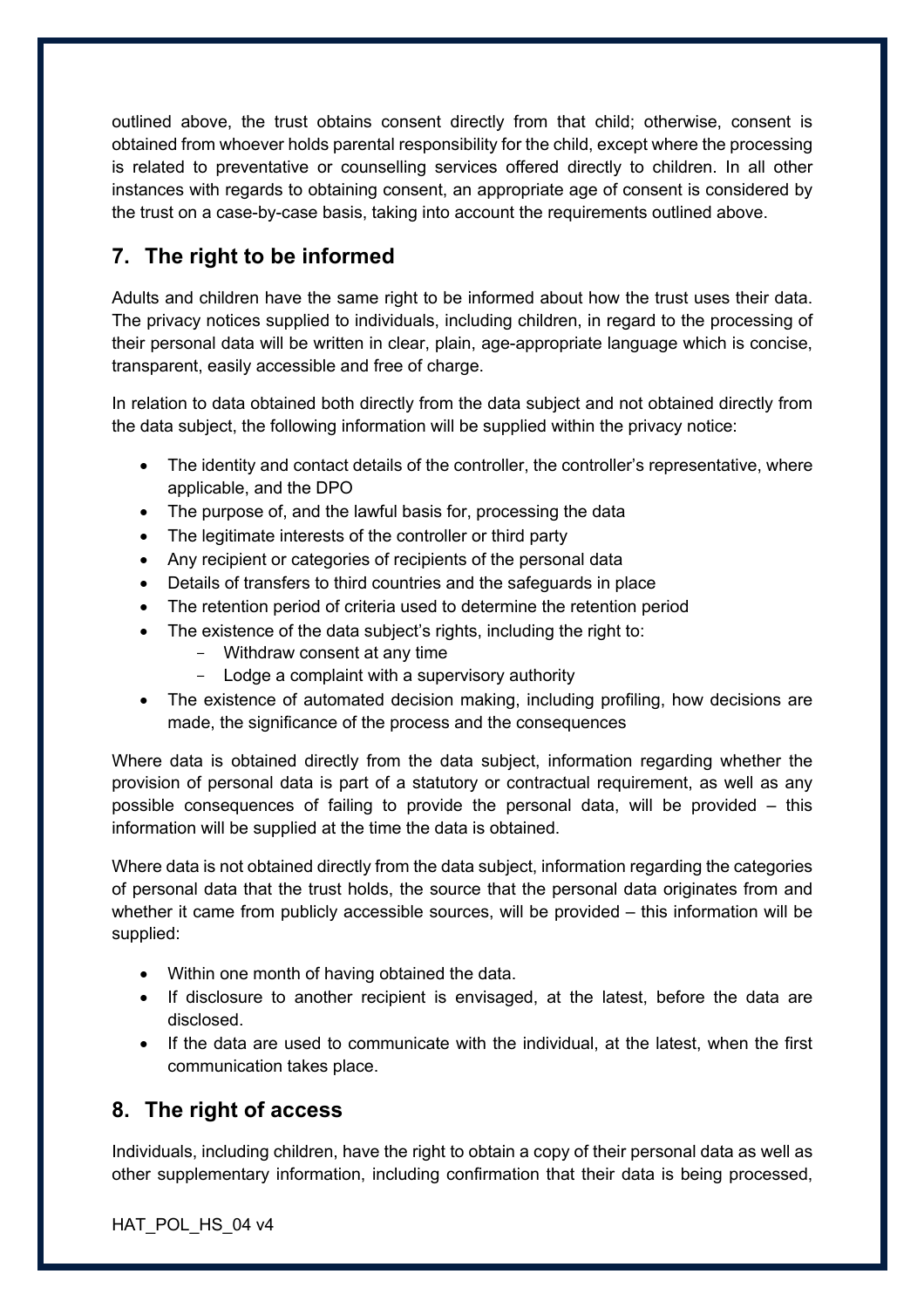and the right to submit a subject access request (SAR) to gain access to their personal data in order to verify the lawfulness of the processing. The trust will verify the identity of the person making the request before any information is supplied.

A copy of the information will be supplied to the individual free of charge; however, the trust may impose a 'reasonable fee' to cover the administrative costs of complying with requests that are manifestly unfounded or excessive or if an individual requests further copies of the same information. Where a request is manifestly unfounded, excessive or repetitive, a reasonable fee will be charged. All fees will be based on the administrative cost of providing the information.

Where a SAR has been made electronically, the information will be provided in a commonly used electronic format.

Where a SAR has been made for information held about a child, the trust will evaluate whether the child is capable of fully understanding their rights. If the trust determines the child can understand their rights, it will respond directly to the child.

All requests will be responded to without delay and at the latest, within one month of receipt. In the event of numerous or complex requests, the period of compliance will be extended by a further two months. The individual will be informed of this extension, and will receive an explanation of why the extension is necessary, within one month of the receipt of the request.

Where a request is manifestly unfounded or excessive, the trust holds the right to refuse to respond to the request. The individual will be informed of this decision and the reasoning behind it, as well as their right to complain to the supervisory authority and to a judicial remedy, within one month of the refusal.

The trust will ensure that information released in response to a SAR does not disclose personal data of another individual. If responding to the SAR in the usual way would disclose such data, the trust will:

- Omit certain elements from the response if another individual's personal data would be disclosed otherwise.
- Reject requests that cannot be fulfilled without disclosing another individual's personal data, unless that individual consents or it is reasonable to comply without consent.
- Explain to the individual who made the SAR why their request could not be responded to in full.

In the event that a large quantity of information is being processed about an individual, the trust will ask the individual to specify the information the request is in relation to – the time limit for responding to the request will be paused until clarification from the individual is received.

# **9. The right to rectification**

Individuals, including children, are entitled to have any inaccurate or incomplete personal data rectified.

Requests for rectification will be responded to within one month; this will be extended by two months where the request for rectification is complex.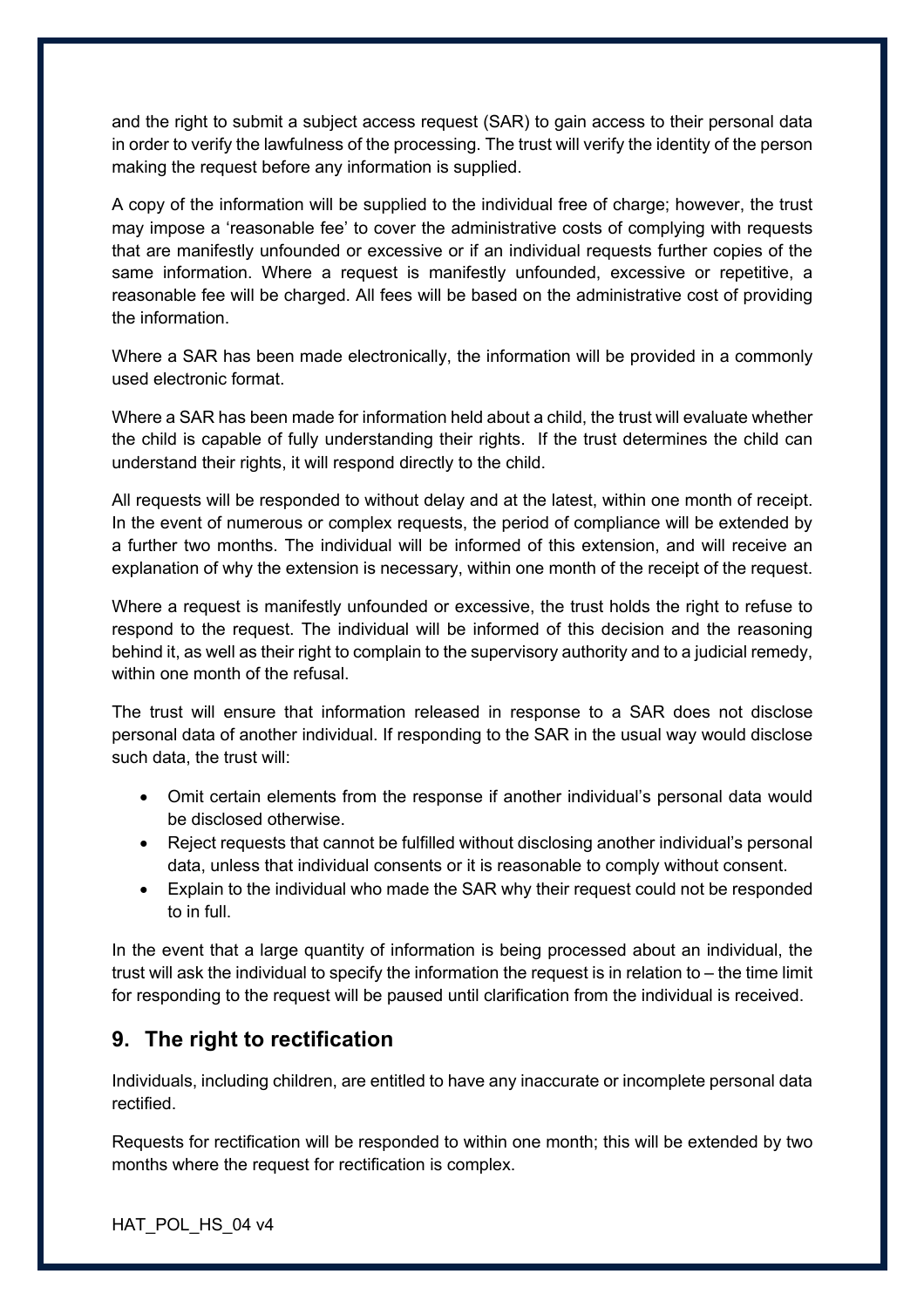Requests for rectification will be investigated and resolved, where appropriate, free of charge; however, the trust may impose a 'reasonable fee' to cover the administrative costs of complying with requests that are manifestly unfounded or excessive or if an individual makes multiple requests at once. The trust reserves the right to refuse to process requests for rectification if they are manifestly unfounded or excessive or if exemptions apply.

The trust will take reasonable steps to ensure that data is accurate or is rectified if inaccurate, implementing a proportional response for data that has a significant impact on the individual, e.g. if significant decisions are made using that data. The trust will restrict processing of the data in question whilst its accuracy is being verified, where possible.

Where the personal data in question has been disclosed to third parties, the trust will inform them of the rectification where possible. Where appropriate, the trust will inform the individual about the third parties that the data has been disclosed to.

Where no action is being taken in response to a request for rectification, or where the request has been investigated and the data has been found to be accurate, the trust will explain the reason for this to the individual, and will inform them of their right to complain to the supervisory authority and to a judicial remedy.

#### **10. The right to erasure**

Individuals, including children, hold the right to request the deletion or removal of personal data where there is no compelling reason for its continued processing. Individuals, including children, have the right to erasure in the following circumstances:

- Where the personal data is no longer necessary in relation to the purpose for which it was originally collected or processed
- When the individual withdraws their consent where consent was the lawful basis on which the processing of the data relied
- When the individual objects to the processing and there is no overriding legitimate interest for continuing the processing
- The personal data was unlawfully processed
- The personal data is required to be erased in order to comply with a legal obligation
- The personal data is processed in relation to the offer of information society services to a child

The trust will comply with the request for erasure without undue delay and at the latest within one month of receipt of the request.

The trust has the right to refuse a request for erasure where the personal data is being processed for the following reasons:

- To exercise the right of freedom of expression and information
- To comply with a legal obligation for the performance of a public interest task or exercise of official authority
- For public health purposes in the public interest
- For archiving purposes in the public interest, scientific research, historical research or statistical purposes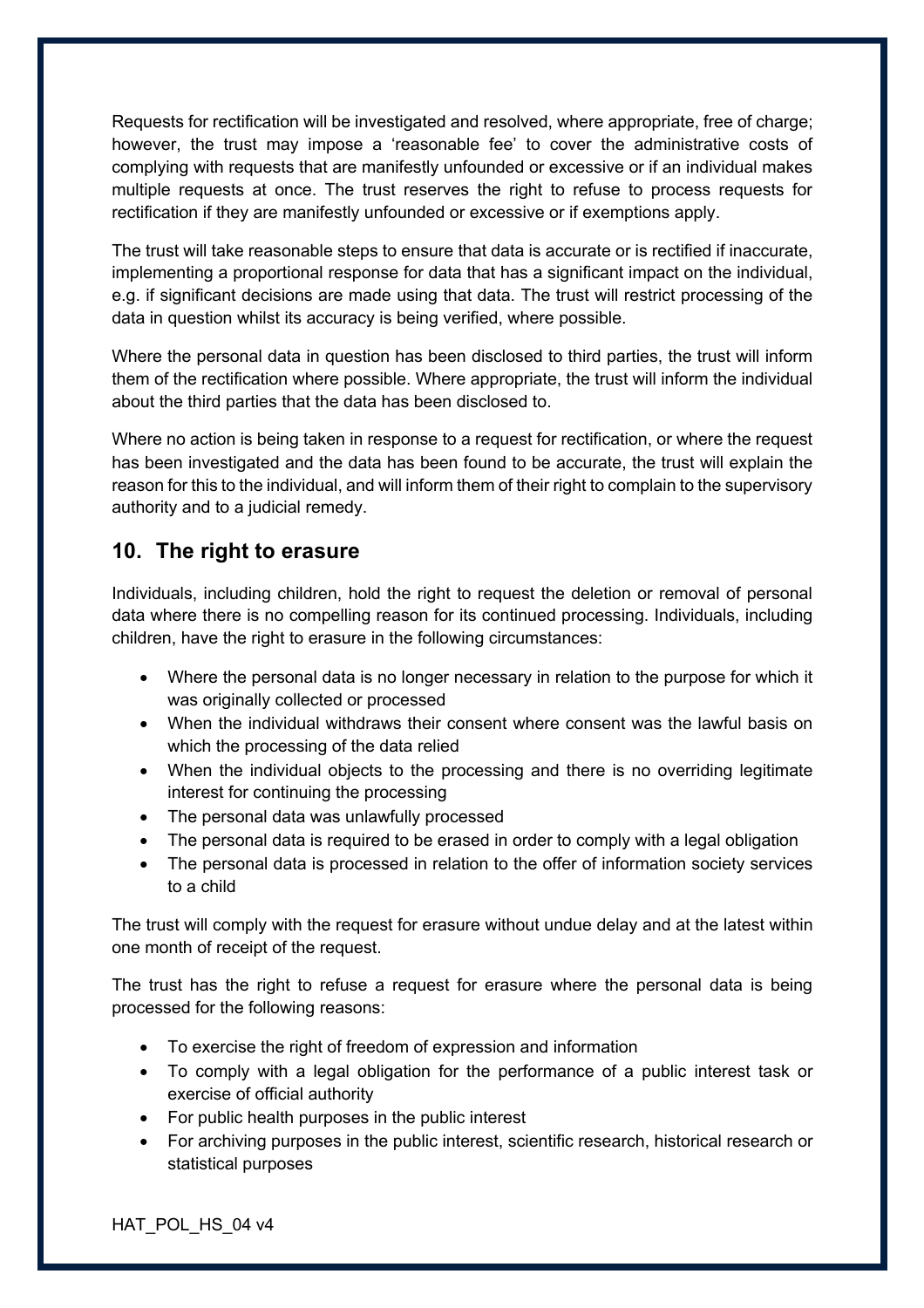• The establishment, exercise or defence of legal claims

The trust has the right to refuse a request for erasure for special category data where processing is necessary for:

- Public health purposes in the public interest, e.g. protecting against serious crossborder threats to health.
- Purposes of preventative or occupational medicine, the working capacity of an employee, medical diagnosis, the provision of health or social care, or the management of health or social care systems or services.

Requests for erasure will be handled free of charge; however, the trust may impose a 'reasonable fee' to cover the administrative costs of complying with requests that are manifestly unfounded or excessive or if an individual makes multiple requests at once.

As a child may not fully understand the risks involved in the processing of data when consent is obtained, special attention will be given to existing situations where a child has given consent to processing and they later request erasure of the data, regardless of age at the time of the request.

Where personal data has been disclosed to third parties, they will be informed about the erasure of the personal data, unless it is impossible or involves disproportionate effort to do so. Where personal data has been made public within an online environment, the trust will inform other organisations who process the personal data to erase links to and copies of the personal data in question.

# **11. The right to restrict processing**

Individuals, including children, have the right to block or suppress the trust's processing of personal data.

The trust will restrict the processing of personal data in the following circumstances:

- Where an individual contests the accuracy of the personal data, processing will be restricted until the trust has verified the accuracy of the data
- Where an individual has objected to the processing and the trust is considering whether their legitimate grounds override those of the individual
- Where processing is unlawful and the individual opposes erasure and requests restriction instead
- Where the trust no longer needs the personal data but the individual requires the data to establish, exercise or defend a legal claim

In the event that processing is restricted, the trust will store the personal data, but not further process it, guaranteeing that just enough information about the individual has been retained to ensure that the restriction is respected in future. The trust will inform individuals when a restriction on processing has been lifted.

Where the trust is restricting the processing of personal data in response to a request, it will make that data inaccessible to others, where possible, e.g. by temporarily moving the data to another processing system or unpublishing published data from a website.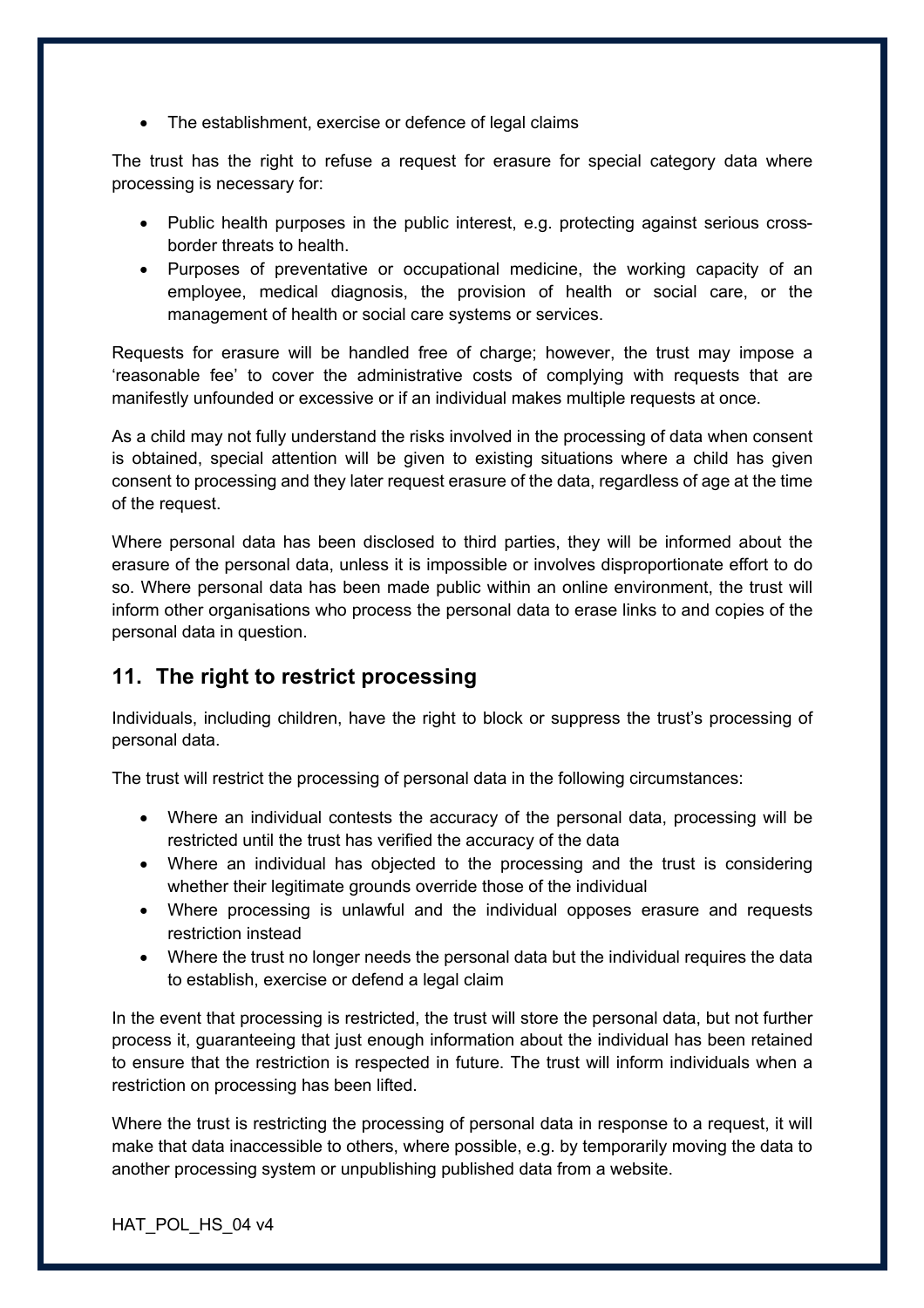If the personal data in question has been disclosed to third parties, the trust will inform them about the restriction on the processing of the personal data, unless it is impossible or involves disproportionate effort to do so.

The trust reserves the right to refuse requests for restricting processing if they are manifestly unfounded or excessive or if exemptions apply. The individual will be informed of this decision and the reasoning behind it, as well as their right to complain to the supervisory authority and to a judicial remedy, within one month of the refusal.

# **12. The right to data portability**

Individuals, including children, have the right to obtain and reuse their personal data for their own purposes across different services. The right to data portability only applies in the following cases:

- Where personal data has been provided directly by an individual to a controller
- Where the processing is based on the individual's consent or for the performance of a contract
- When processing is carried out by automated means

Personal data can be easily moved, copied or transferred from one ICT environment to another in a safe and secure manner, without hindrance to usability. Personal data will be provided in a structured, commonly used and machine-readable form. Where feasible, data will be transmitted directly to another organisation at the request of the individual. The trust will not be required to adopt or maintain processing systems which are technically compatible with other organisations.

The trust will provide the information free of charge.

In the event that the personal data concerns more than one individual, the trust will consider whether providing the information would prejudice the rights of any other individual.

The trust will respond to any requests for portability within one month. Where the request is complex, or a number of requests have been received, the timeframe can be extended by two months, ensuring that the individual is informed of the extension and the reasoning behind it within one month of the receipt of the request.

Where no action is being taken in response to a request, the trust will, without delay and at the latest within one month, explain to the individual the reason for this and will inform them of their right to complain to the supervisory authority and to a judicial remedy.

# **13. The right to object**

The trust will inform individuals, including children, of their right to object at the first point of communication, and this information will be outlined in the privacy notice and explicitly brought to the attention of the data subject, ensuring that it is presented clearly and separately from any other information. Individuals, including children, have the right to object to the following:

• Processing based on legitimate interests or the performance of a task in the public interest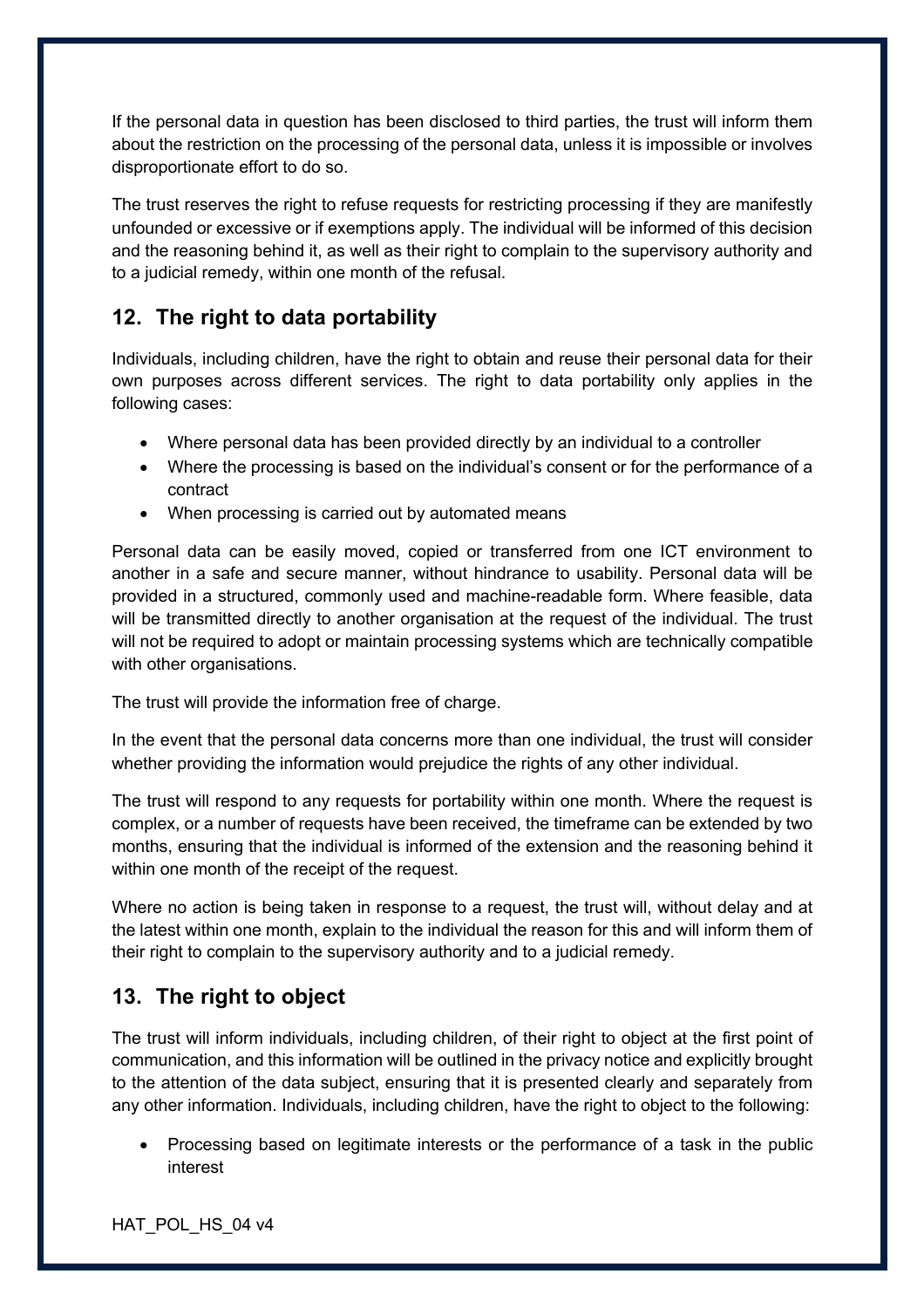- Processing used for direct marketing purposes
- Processing for purposes of scientific or historical research and statistics.

Where personal data is processed for the performance of a legal task or legitimate interests:

- An individual's grounds for objecting must relate to his or her particular situation.
- The trust will stop processing the individual's personal data unless the processing is for the establishment, exercise or defence of legal claims, or, where the trust can demonstrate compelling legitimate grounds for the processing, which override the interests, rights and freedoms of the individual.
- The trust will respond to objections proportionally, granting more weight to an individual's objection if the processing of their data is causing them substantial damage or distress.

Where personal data is processed for direct marketing purposes:

- The right to object is absolute and the trust will stop processing personal data for direct marketing purposes as soon as an objection is received.
- The trust cannot refuse an individual's objection regarding data that is being processed for direct marketing purposes.
- The trust will retain only enough information about the individual to ensure that the individual's preference not to receive direct marketing is respected in future.

Where personal data is processed for research purposes:

- The individual must have grounds relating to their particular situation in order to exercise their right to object.
- Where the processing of personal data is necessary for the performance of a public interest task, the trust is not required to comply with an objection to the processing of the data.

Where the processing activity is outlined above, but is carried out online, the trust will offer a method for individuals to object online.

The DPO will ensure that details are recorded for all objections received, including those made by telephone or in person, and will clarify each objection with the individual making the request to avoid later disputes or misunderstandings. The trust will respond to all objections without undue delay and within one month of receiving the objection; this may be extended by a further two months if the request is complex or repetitive.

Where no action is being taken in response to an objection, the trust will, without delay and at the latest within one month, explain to the individual the reason for this and will inform them of their right to complain to the supervisory authority and to a judicial remedy.

# **14. Automated decision making and profiling**

The trust will only ever conduct solely automated decision making with legal or similarly significant effects if the decision is:

• Necessary for entering into or performance of a contract.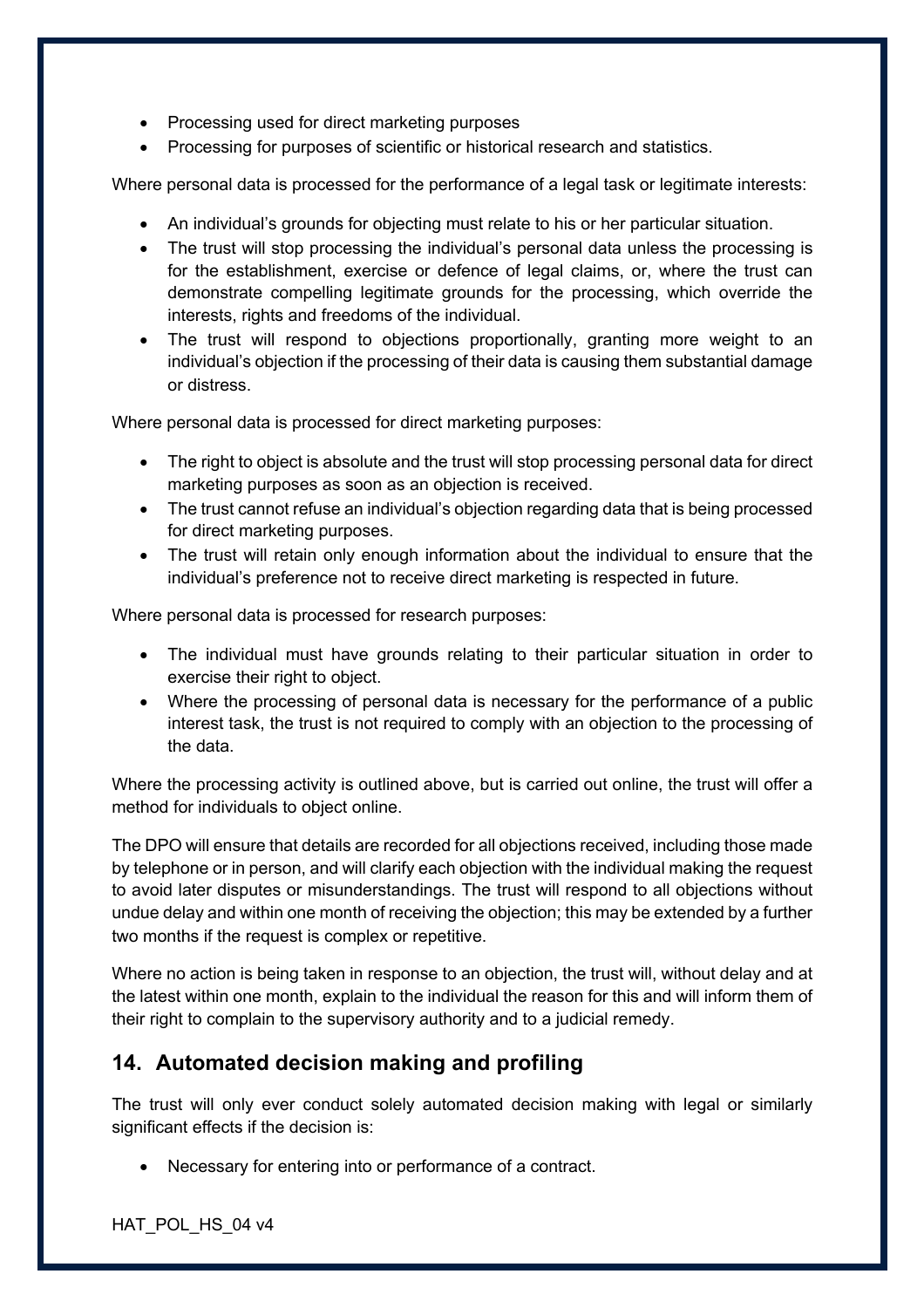- Authorised by law.
- Based on the individual's explicit consent.

Automated decisions will not concern a child nor use special category personal data, unless:

- The trust has the explicit consent of the individual.
- The processing is necessary for reasons of substantial public interest.

The trust will conduct a DPIA for automated decision making to mitigate risk of errors, bias and discrimination.

The trust will ensure that individuals concerned are given specific information about the processing and an opportunity to challenge or request a review of the decision.

Individuals have the right not to be subject to a decision when both of the following conditions are met:

- It is based on automated processing, e.g. profiling
- It produces a legal effect or a similarly significant effect on the individual

The trust will take steps to ensure that individuals are able to obtain human intervention, express their point of view, and obtain an explanation of the decision and challenge it.

When automatically processing personal data for profiling purposes, the trust will ensure that the appropriate safeguards are in place, including:

- Ensuring processing is fair and transparent by providing meaningful information about the logic involved, as well as the significance and the predicted impact.
- Using appropriate mathematical or statistical procedures.
- Implementing appropriate technical and organisational measures to enable inaccuracies to be corrected and minimise the risk of errors.
- Securing personal data in a way that is proportionate to the risk to the interests and rights of the individual and prevents discriminatory effects.

# **15. Data protection by design and default**

The trust will act in accordance with the UK GDPR by adopting a data protection by design and default approach and implementing technical and organisational measures which demonstrate how the trust has considered and integrated data protection into all aspects of processing activities. In line with the data protection by default approach, the trust will ensure that only data that is necessary to achieve its specific purpose will be processed.

The trust will implement a data protection by design and default approach by using a number of methods, including, but not limited to:

- Considering data protection issues as part of the design and implementation of systems, services and practices.
- Making data protection an essential component of the core functionality of processing systems and services.
- Automatically protecting personal data in trust ICT systems.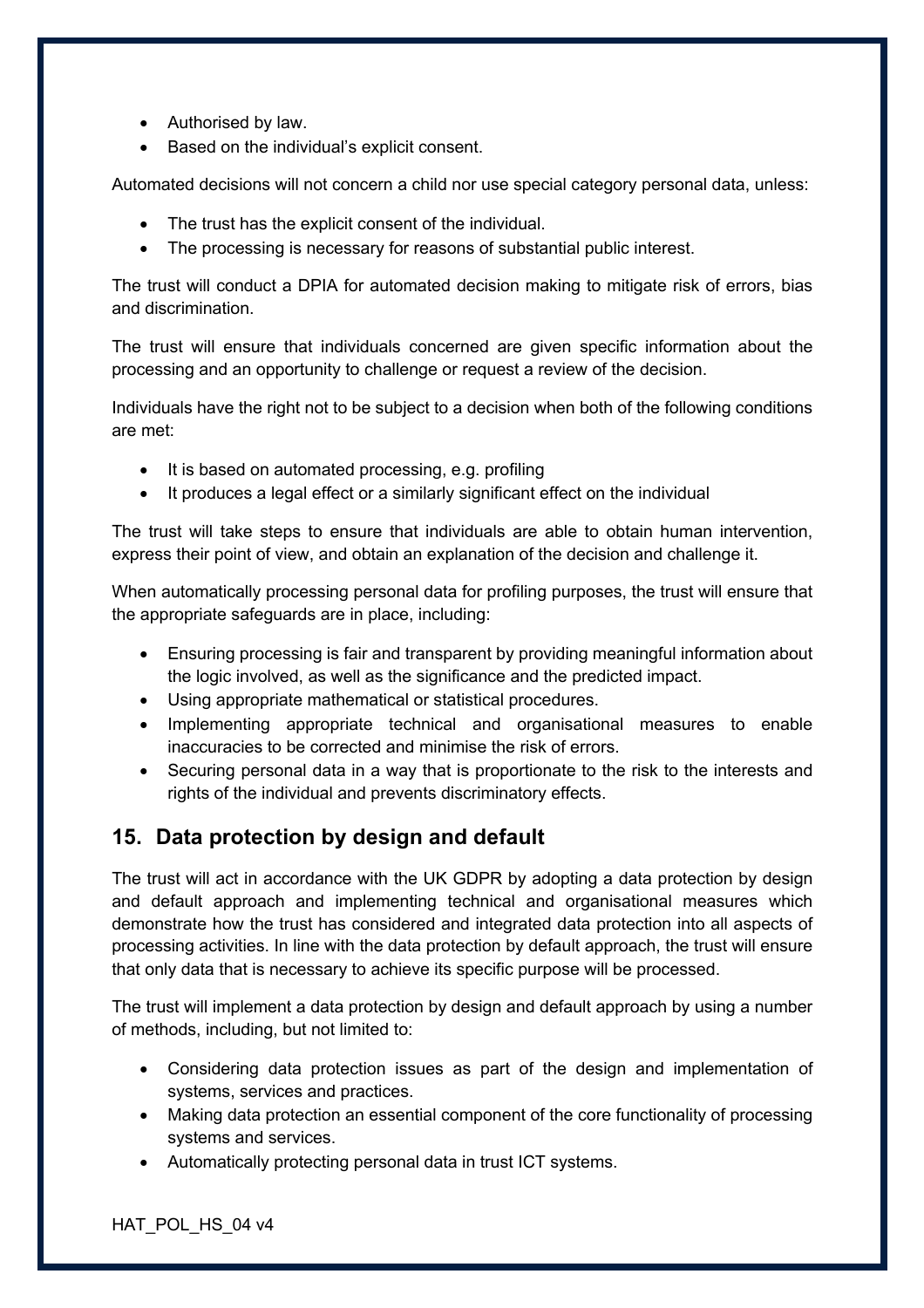- Implementing basic technical measures within the trust network and ICT systems to ensure data is kept secure.
- Promoting the identity of the DPO as a point of contact.
- Ensuring that documents are written in plain language so individuals can easily understand what is being done with personal data.

# **16. Data Protection Impact Assessments (DPIAs)**

DPIAs will be used in certain circumstances to identify the most effective method of complying with the trust's data protection obligations and meeting individuals' expectations of privacy. DPIAs will allow the trust to identify and resolve problems at an early stage, thus reducing associated costs and preventing damage from being caused to the trust's reputation which might otherwise occur. A DPIA will be carried out when using new technologies or when the processing is likely to result in a high risk to the rights and freedoms of individuals, and will be used for more than one project, where necessary.

High risk processing includes, but is not limited to, the following:

- Systematic and extensive processing activities, such as profiling
- Large scale processing of special categories of data or personal data which is in relation to criminal convictions or offences
- The use of CCTV

The trust will ensure that all DPIAs include the following information:

- A description of the processing operations and the purposes
- An assessment of the necessity and proportionality of the processing in relation to the purpose
- An outline of the risks to individuals
- The measures implemented in order to address risk

Where a DPIA indicates high risk data processing, the trust will consult the ICO to seek its opinion as to whether the processing operation complies with the UK GDPR.

#### **17. Data breaches**

The term 'personal data breach' refers to a breach of security which has led to the destruction, loss, alteration, unauthorised disclosure of, or access to, personal data. The CEO (Head Teacher) will ensure that all staff are made aware of, and understand, what constitutes a data breach as part of their training.

Effective and robust breach detection, investigation and internal reporting procedures are in place at the trust, which facilitate decision-making in relation to whether the relevant supervisory authority or the public need to be notified.

Where the trust faces a data security incident, the DPO will coordinate an effort to establish whether a personal data breach has occurred, assess the significance of any breach, and take prompt and appropriate steps to address it.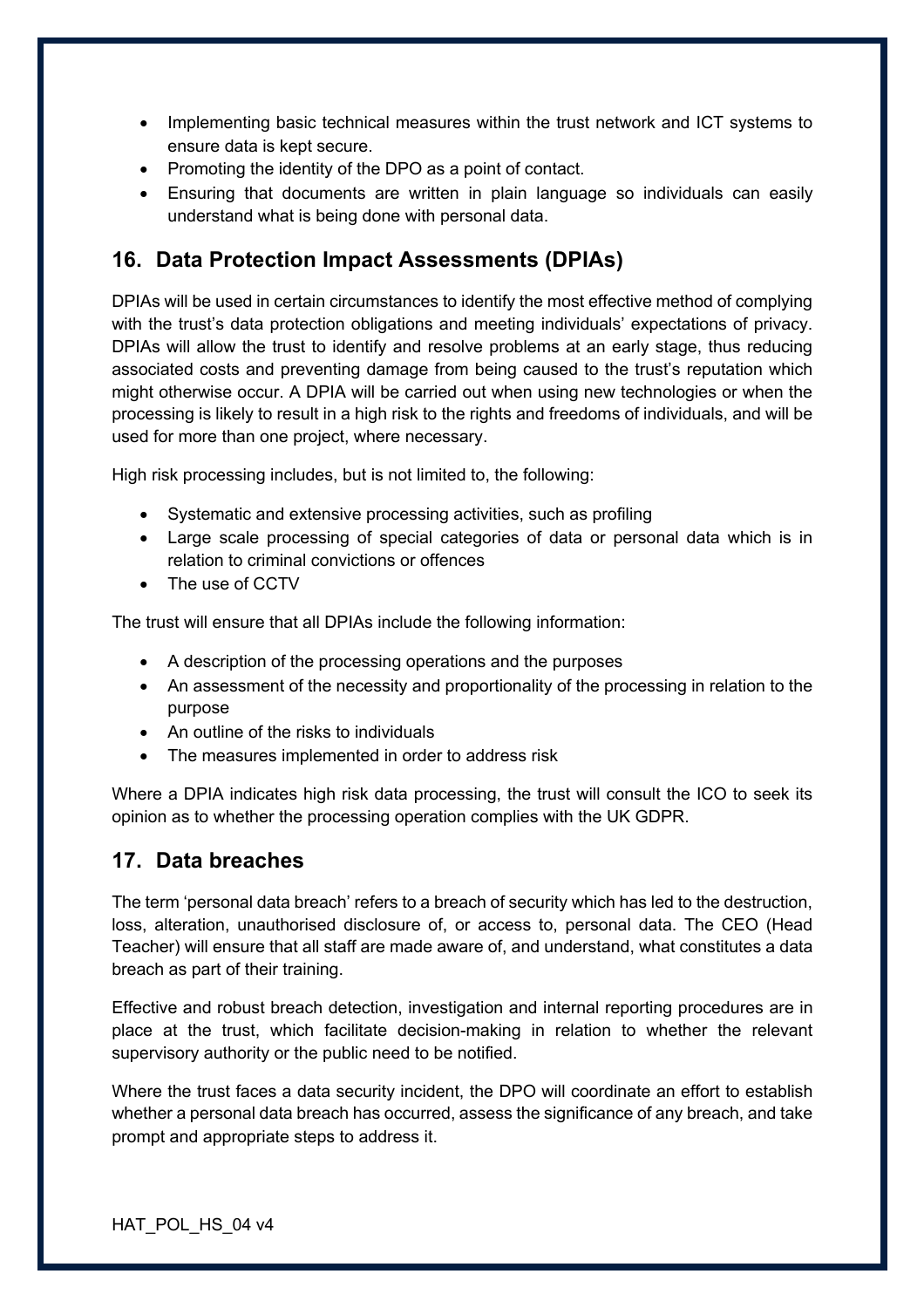All notifiable breaches will be reported to the relevant supervisory authority within 72 hours of the trust becoming aware of it. Where a breach is likely to result in a risk to the rights and freedoms of individuals, the relevant supervisory authority will be informed, and the individuals concerned will be contacted directly. A 'high risk' breach means that the threshold for notifying the individual is higher than that for notifying the relevant supervisory authority. The risk of the breach having a detrimental effect on the individual, and the need to notify the relevant supervisory authority, will be assessed on a case-by-case basis. In the event that a breach is sufficiently serious, the public will be notified without undue delay.

Within a breach notification to the supervisory authority, the following information will be outlined:

- The nature of the personal data breach, including the categories and approximate number of individuals and records concerned
- The name and contact details of the DPO
- An explanation of the likely consequences of the personal data breach
- A description of the proposed measures to be taken to deal with the personal data breach
- Where appropriate, a description of the measures taken to mitigate any possible adverse effects

Where notifying an individual about a breach to their personal data, the trust will provide specific and clear advice to individuals on the steps they can take to protect themselves and their data, where possible and appropriate to do so.

The trust will ensure all facts regarding the breach, the effects of the breach and any decisionmaking processes and actions taken are documented in line with the UK GDPR accountability principle and in accordance with this Policy.

Failure to report a breach when required to do so may result in a fine, as well as a fine for the breach itself.

The trust will work to identify the cause of the breach and assess how a recurrence can be prevented, e.g. by mandating data protection refresher training where the breach was a result of human error.

#### **18. Data security**

Confidential paper records will be kept in a locked filing cabinet, drawer or safe, with restricted access, and will not be left unattended or in clear view anywhere with general access.

Digital data is coded, encrypted or password-protected, both on a local hard drive and on a network drive that is regularly backed up **off-site**. Where digital data is saved on removable storage or a portable device, the device will be kept in a locked filing cabinet, drawer or safe when not in use. Memory sticks will not be used to hold personal information unless they are password-protected and fully encrypted. All electronic devices are password-protected to protect the information on the device in case of theft. Where possible, the trust enables electronic devices to allow the remote blocking or deletion of data in case of theft.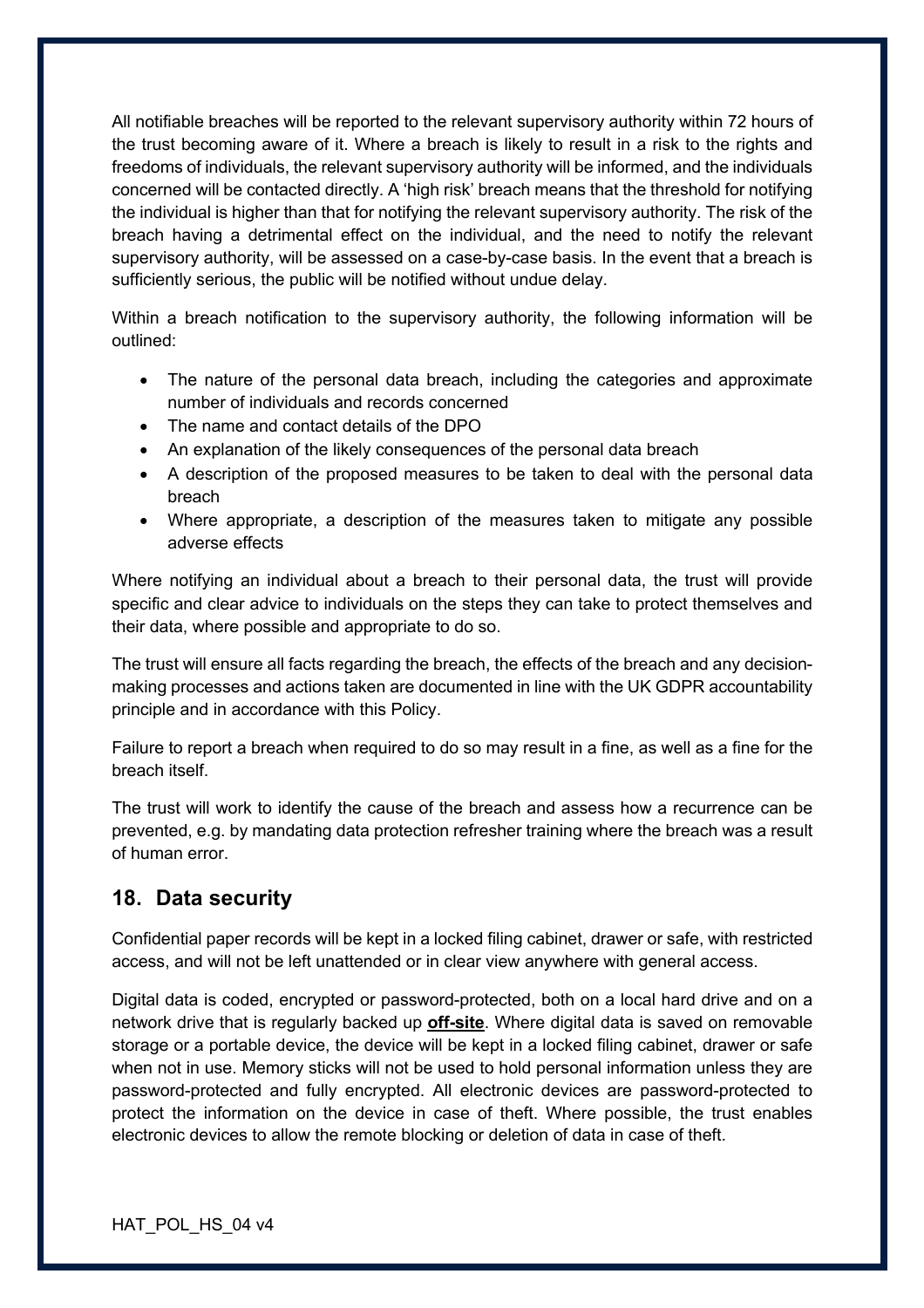Where possible, staff and trustees will not use their personal laptops or computers for trust purposes. All necessary members of staff are provided with their own secure login and password.

If staff and trustees need to use their personal laptops for trust purposes, particularly if they are working from home, they will bring their device into trust before using it for work to ensure the appropriate software can be downloaded and information encrypted.

Emails containing sensitive or confidential information are password-protected if there are unsecure servers between the sender and the recipient. Circular emails to parents are sent blind carbon copy (bcc), so email addresses are not disclosed to other recipients. When sending confidential information staff will always check that the recipient is correct before sending.

Before sharing data, all staff will ensure:

- They are allowed to share it.
- That adequate security is in place to protect it.
- Who will receive the data has been outlined in a privacy notice.

Where personal information that could be considered private or confidential is taken off the premises, either in electronic or paper format, staff will take extra care to follow the same procedures for security, e.g. keeping devices under lock and key. The person taking the information from the trust premises accepts full responsibility for the security of the data.

Under no circumstances are visitors allowed access to confidential or personal information. Visitors to areas of the trust containing sensitive information are supervised at all times.

The physical security of the trust's buildings and storage systems, and access to them, is reviewed on a termly basis. If an increased risk in vandalism, burglary or theft is identified, extra measures to secure data storage will be put in place.

The trust will regularly test, assess and evaluate the effectiveness of any and all measures in place for data security.

The trust takes its duties under the UK GDPR seriously and any unauthorised disclosure may result in disciplinary action. The Head of Corporate Services is responsible for continuity and recovery measures are in place to ensure the security of protected data.

When disposing of data, paper documents will be shredded and digital storage devices will be physically destroyed when they are no longer required. ICT assets will be disposed of in accordance with the ICO's guidance on the disposal of ICT assets.

The trust holds the right to take the necessary disciplinary action against a staff member if they believe them to be in breach of the above security measures.

#### **19. Safeguarding**

The trust understands that the UK GDPR does not prevent or limit the sharing of information for the purposes of keeping children safe.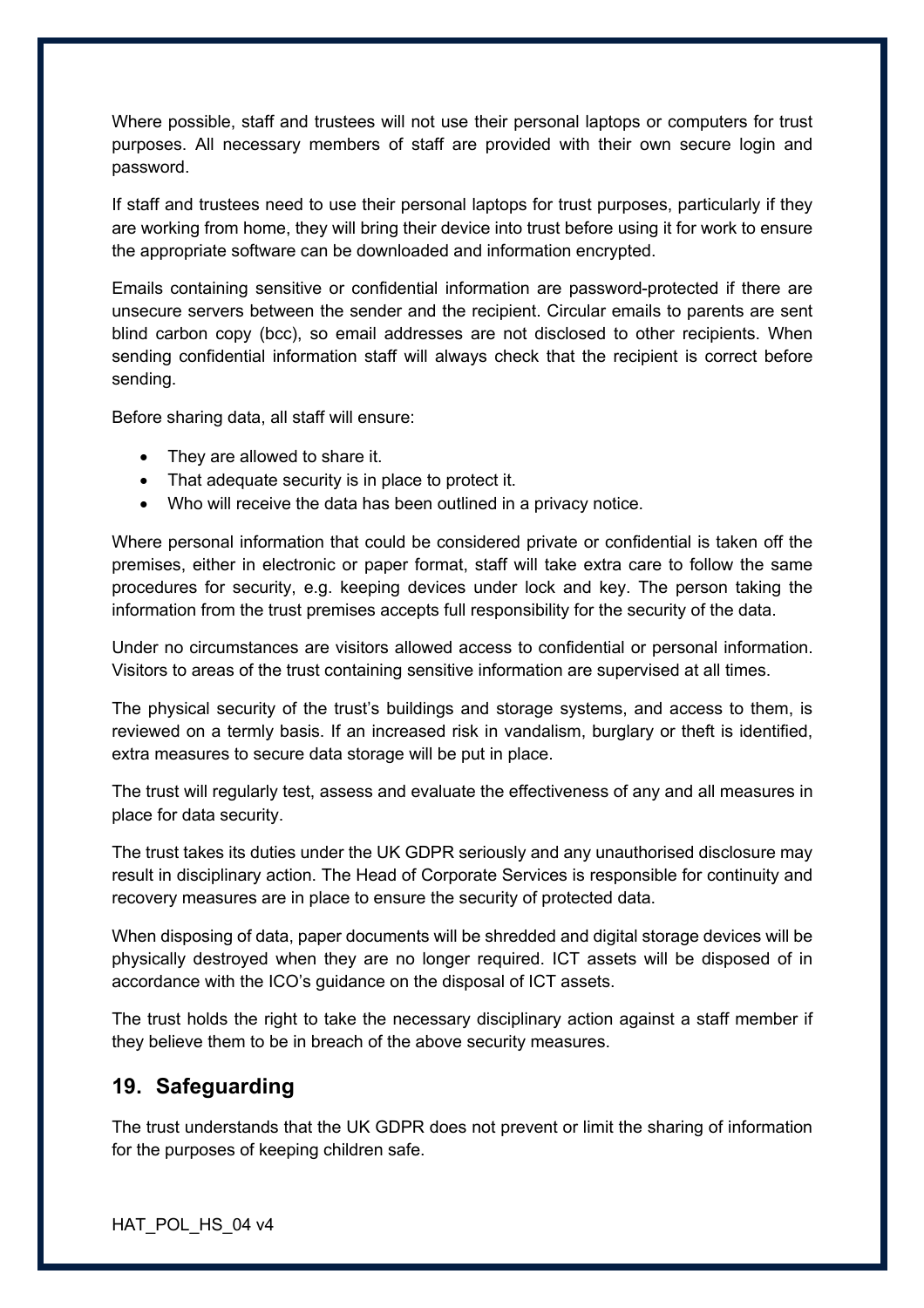The trust will ensure that information pertinent to identify, assess and respond to risks or concerns about the safety of a child is shared with the relevant individuals or agencies proactively and as soon as is reasonably possible. Where there is doubt over whether safeguarding information is to be shared, especially with other agencies, the DSL will ensure that they record the following information:

- Whether data was shared
- What data was shared
- With whom data was shared
- For what reason data was shared
- Where a decision has been made not to seek consent from the data subject or their parent
- The reason that consent has not been sought, where appropriate

The trust will aim to gain consent to share information where appropriate; however, will not endeavour to gain consent if to do so would place a child/student at risk. The trust will manage all instances of data sharing for the purposes of keeping a child/student safe in line with the Child/Adult Protection and Safeguarding Policy.

#### **20. Publication of information**

The trust publishes a Freedom of Information Publication Scheme on its website.

Classes of information specified in the Freedom of Information Publication Scheme are made available quickly and easily on request.

The trust will not publish any personal information, including photos, on its website without the permission of the affected individual. When uploading information to the trust website, staff are considerate of any metadata or deletions which could be accessed in documents and images on the site.

# **21. CCTV and photography**

The trust understands that recording images of identifiable individuals constitutes as processing personal information, so it is done in line with data protection principles.

The trust notifies all students, staff and visitors of the purpose for collecting CCTV images via signage. Cameras are only placed where they do not intrude on anyone's privacy and are necessary to fulfil their purpose. All CCTV footage will be kept for one month for security purposes; the CEO (Head Teacher) is responsible for keeping the records secure and allowing access.

Before the trust is able to obtain the data of students or staff, it is required to give notification and obtain consent for this Special Category Data due to additional requirements for processing such data under the Protection of Freedoms Act 2012.

The trust will always indicate its intentions for taking photographs of students and will retrieve permission before publishing them. If the trust wishes to use images or video footage of students in a publication, such as the trust website, prospectus, or recordings of trust plays, written permission will be sought for the particular usage from the parent of the student.